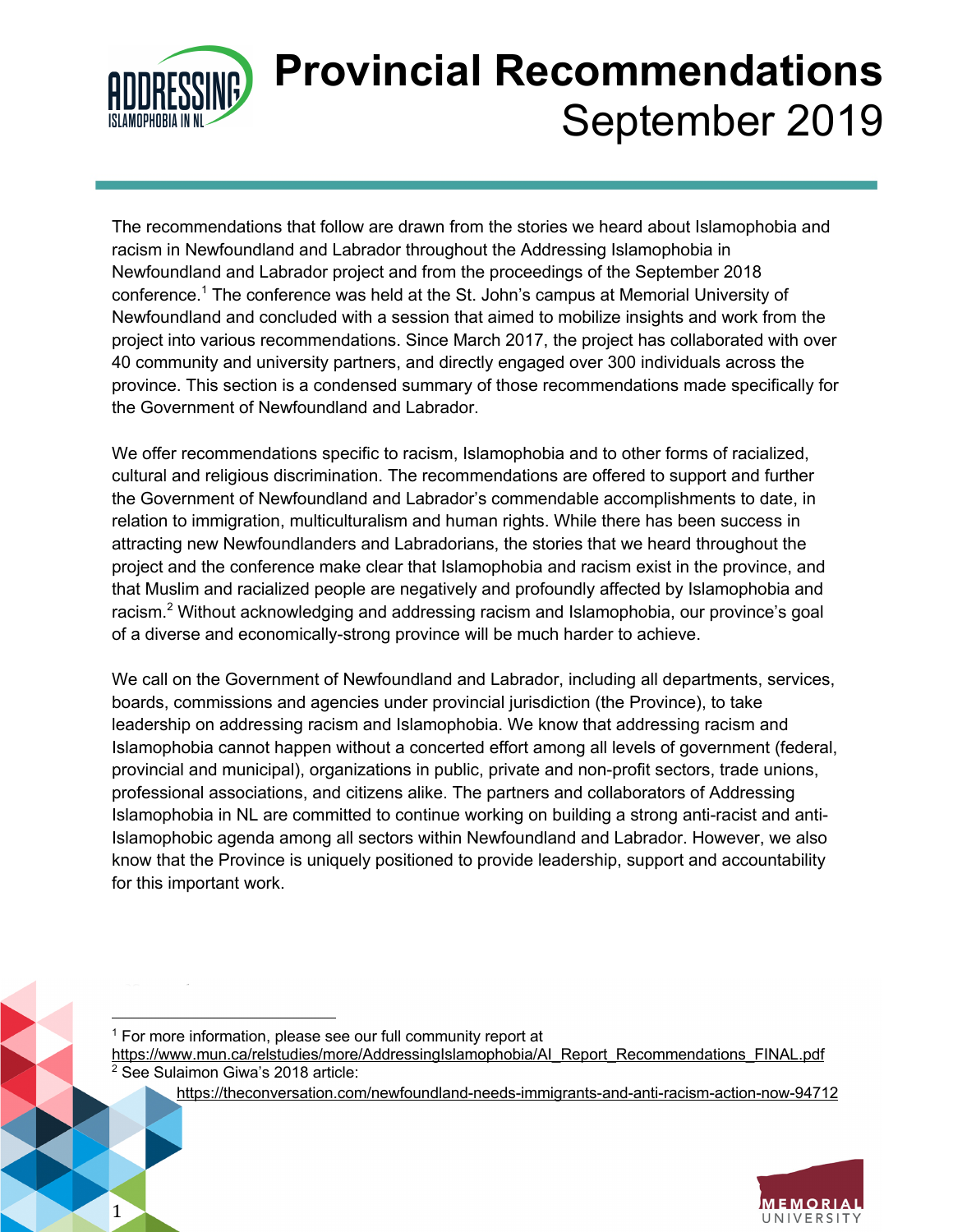We recommend that:

2

**1. The Province develop an Anti-Racist/Anti-Islamophobia (AR/AI) Action Plan 2020-2025 which outlines the Province's specific commitments to addressing Islamophobia and racism in NL. This plan should include:** 

1A. A clear statement of commitment to anti-racism and anti-Islamophobia. $3$ 

1B. The establishment of Provincial AR/AI Action Plan Steering Committee, which includes the Province's departmental and agency heads, as well as community members from organizations who have taken leadership in anti-racism and anti-Islamophobia in NL. $<sup>4</sup>$ </sup>

1C. Intensive anti-racist and anti-Islamophobia training for all members of the AR/AI Action Plan Steering Committee.

1D. A report of the progress of the AR/AI Steering Committee's Action Plan.

1E. Bi-annual reporting of the Province's actions taken to address anti-Muslim racism and other forms of racism and discrimination.

1F. A full AR/AI Action Plan (with a timeline), should be launched no later than January 31, 2021.

1G. A plan to promote community and academic work that seeks to monitor and challenge discrimination and racism in Newfoundland and Labrador via the Addressing Islamophobia website and/or other such social media.

1H. Increased support for the Province's Human Rights Commission to better respond to allegations of systemic and individual acts of racism and discrimination within the Province's departments and agencies.

<sup>&</sup>lt;sup>4</sup> The Addressing Islamophobia in NL Project website lists many of our community partners, including, the Anti-Racism Coalition of NL (ARC-NL), the Muslim Association of NL (MANAL), MUN's Muslim Students' Association (MUN MSA), the NL Human Rights Commission (NL-HRC), the Canadian Federation of Students-NL (CFS-NL), and MUN's Aboriginal Resource Office.



<sup>&</sup>lt;sup>3</sup> We recommend that the Province adopt the following definition of Islamophobia: Islamophobia is a fear and/or hatred of Islam and Muslims (and those perceived as Muslim) that translates into everyday individual, ideological, systemic and intersectional forms of xenophobia and racism. Islamophobia must be understood as anti-Muslim racism and discrimination, and as integral to processes of racism and racialization. Islamophobia cannot be understood as operating separately from ongoing settler colonialism, anti-Semitism, religious and cultural discrimination, or other forms of oppression.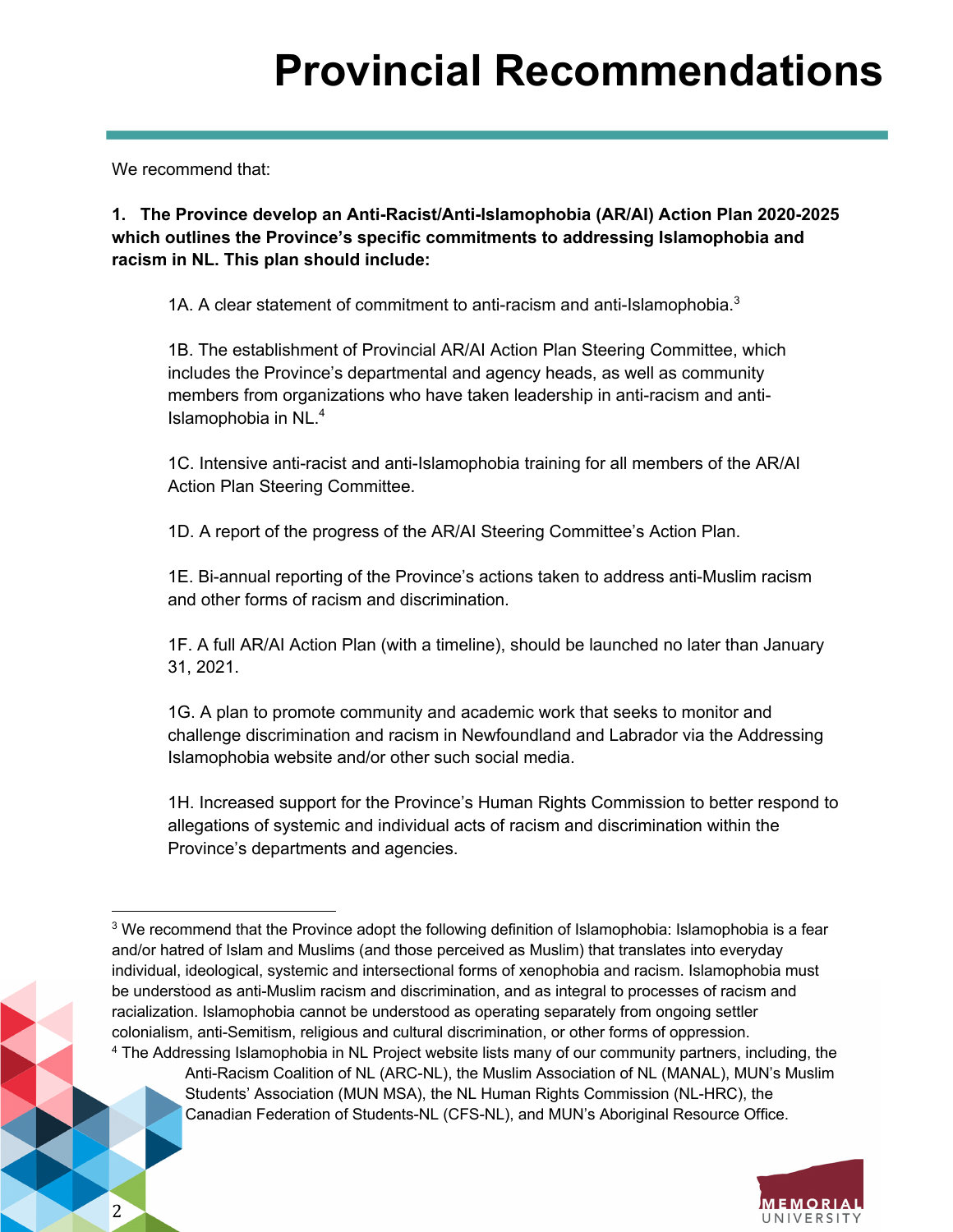1I. The creation of brochures (in hard copy and online). These would provide information on how individuals can strategically intervene (as allies) to systemic and individual racism, discrimination, including Islamophobia. Examples from workplaces, schools, and other public spaces are recommended.

1J. To strengthen anti-racism, anti-discrimination and intervention training and education for all public employees and for members of all organizations funded by the Province through an education and outreach unit within the Human Rights Commission.<sup>5</sup>

1K. Engagement of community groups and organizations across NL in facilitated conversations about racism, Islamophobia and the history of colonialism in Newfoundland and Labrador.

IL. A strategy to increase the representation of Indigenous and racialized communities on provincial boards, commissions, agencies and committees.

1M. A strategy to increase racial and cultural diversity among employees of the Province.

1N. The development of community-engaged public-education campaigns about the experiences of racism and Islamophobia for people who are experiencing multiple forms of discrimination and oppression (for example, disability, ageism, and people who are experiencing economic and social precarity).

**2. The Province fund the NL Human Rights Commission and the Anti-Racism Coalition of NL to monitor and report on the prevalence and effects of incidents of racist, Islamophobic and other forms of cultural and religious discrimination in Newfoundland and Labrador, through:**

2A. An anonymous and online reporting forum, in collaboration with the Anti-Racism Coalition of NL, the NL Human Rights Commission, and community groups affected by racism, Islamophobia and other forms of cultural and religious discrimination.<sup>6</sup>

 $6$  For example, see the National Council of Canadian Muslim's reporting form:

https://www.nccm.ca/programs/incident-report-form/



<sup>&</sup>lt;sup>5</sup> This recommendation is supported by the Truth and Reconciliation Commission's (TRC) Call to Action #57 to educate public servants in "intercultural competency, conflict resolution, human rights, and antiracism".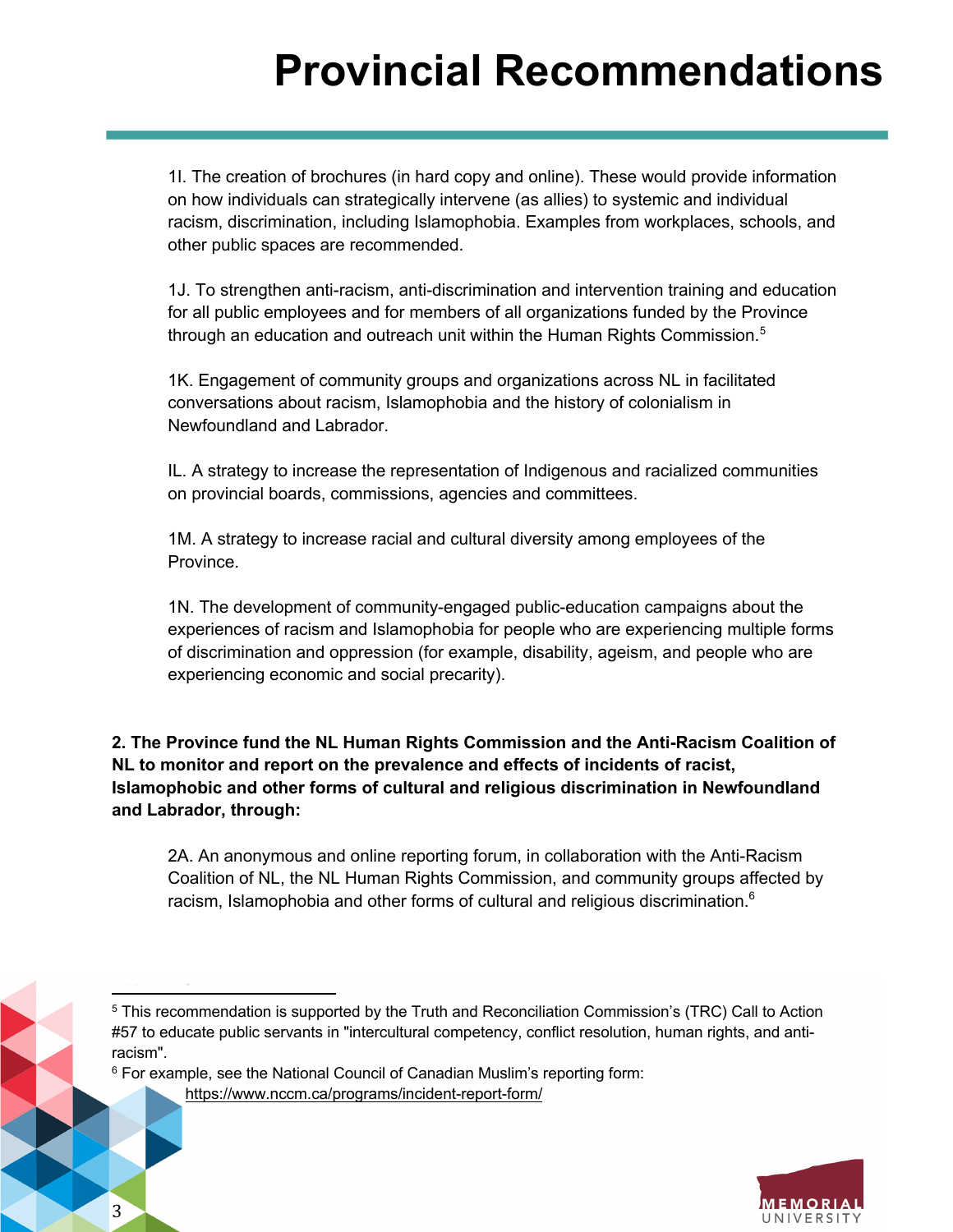2B. A public education campaign that encourages the use of and promotes the online reporting forum (see 2A above).

2C. Research which compiles existing data about racism and Islamophobia in NL through existing sources, such as from the National Coalition of Canadian Muslims (NCCM); and the NL Human Rights Commission.

2D. Ask researchers in the province with demonstrated expertise in, and/or lived experience of racism, anti-racism and Islamophobia, to conduct a study and prepare a report on the lived experience and prevalence of racism, Islamophobia and other forms of cultural and religious discrimination in NL.

**3. The Province take leadership in promoting anti-racism and anti-Islamophobia in all sectors through public education, collaborative community discussions, and government policy. Although not exhaustive, the following are highlights of recommendations from the Addressing Islamophobia in NL proceedings. We call on the Province to specifically provide leadership in the following sectors:**

### **3A. PUBLIC EDUCATION**

The Province should:

4

- Promote anti-racism, inclusion, reconciliation and positive representations of marginalized communities throughout the education system from kindergarten to postsecondary.<sup>7</sup>
- Provide educators with anti-racism, anti-Islamophobia, anti-oppression and bystander-intervention training. Such training would equip and provide the tools for creating more inclusive educational environments.
- Encourage students to report Islamophobic and racist bullying at all levels of schooling from kindergarten to postsecondary.
- Direct funding to primary, secondary and postsecondary institutions for school and on-campus support groups, resource centres and Indigenous and other racialized community spaces.
- Foster partnerships between educators and front-line community organizations to reach out to children and youth whose access to education is adversely affected by bullying and violence or discriminatory discipline policies or practices.

 $7$  This recommendation is supported by the Truth and Reconciliation Commission's Calls to Action, specifically #63, #63, and #64.

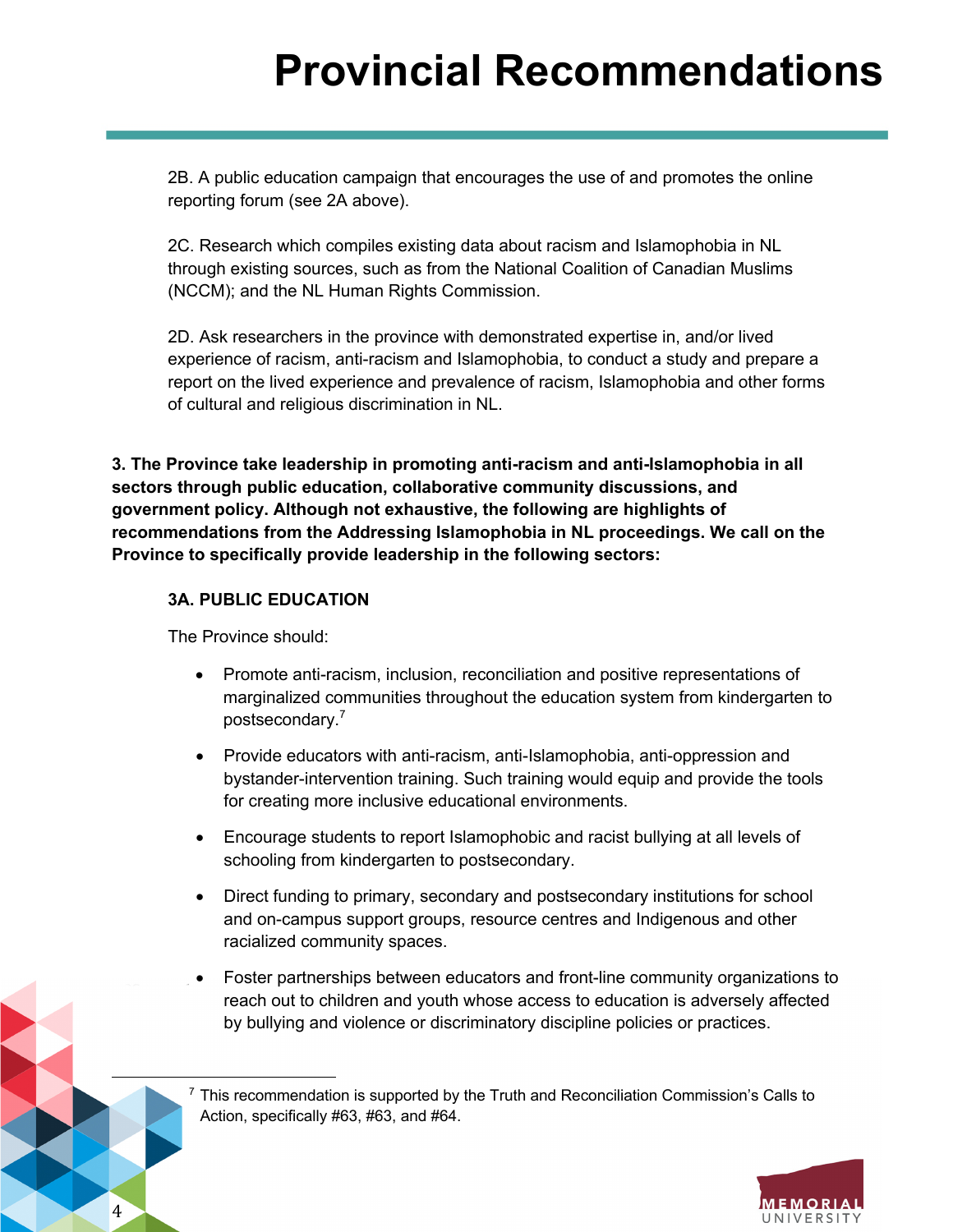#### **3B. HOUSING AND PLANNING**

The Province should:

- Engage with Indigenous, Muslim and other racialized communities to uncover and address systemic barriers that have a discriminatory effect on these communities.
- Engage with Indigenous, Muslim and other racialized communities to uncover and address marginalization of those who are homeless or at risk of homelessness.
- Develop an anti-racism working group of members of racialized and Indigenous communities, community organizations, landlords and social housing providers. Such a group would recommend equitable policies and practices in areas such as tenant-selection processes and criteria for selection, consistent with humanrights principles.

### **3C. POLICE SERVICES**

The Province should work with police services to:

- Consult with local communities to hear concerns and receive input on response measures regarding racism and Islamophobia.
- Support Police and Crime Commissioners in ensuring appropriate resources are allocated for tackling hate crime effectively at the local level.
- Establish or enhance a comprehensive anti-racism and anti-discrimination vision statement and implement effective policies and procedures (including a complaints mechanism).
- Establish staff training to help prevent and respond to issues of racism and discrimination in policing services and in the community.
- Ensure appropriate representation of Indigenous and racialized groups in recruitment and at all levels of the organization.
- Establish a community working group with representation from Indigenous and racialized community organizations to develop and implement a framework for a policy on race-based data collection and analysis.<sup>8</sup>

<sup>&</sup>lt;sup>8</sup> As part of efforts to reduce bias and discrimination, race-based data collection policy initiatives are being developed among police service providers. In Ontario, this is in the works after calls for the collection of race-based data by the Canadian Mental Health Association in the report *Racialized Populations and Mental Health Court Diversion* (CMHA, 2019).



5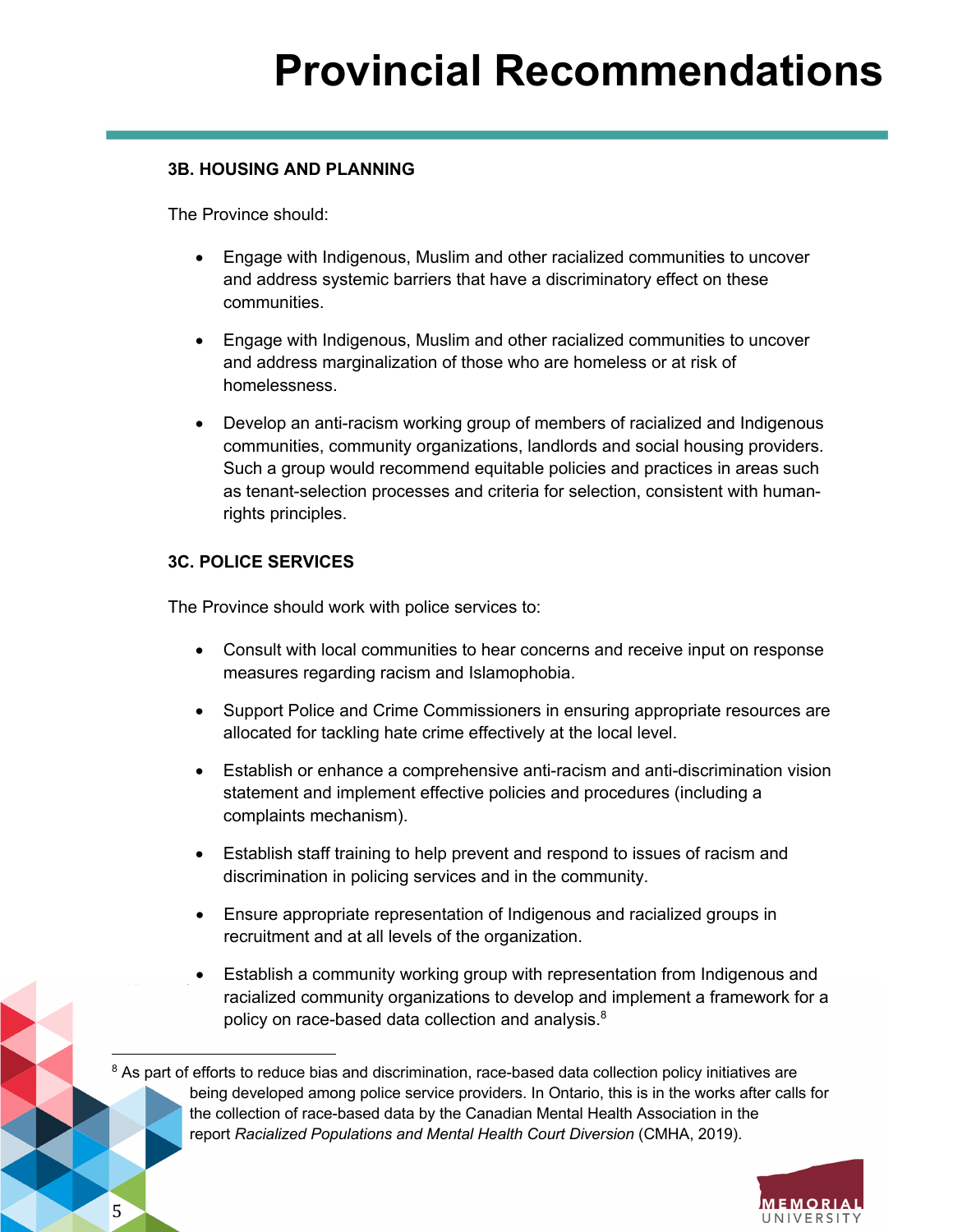### **3D. HEALTH SERVICES**

The Province should:

- Ensure that the legislation that govern the professions include anti-Islamophobia, anti-racism, anti-oppression, and cultural safety/competency training and regular policy/practice reviews.<sup>9</sup>
- Consult regularly with local Muslim, Indigenous and racialized communities, as well as the Anti-Racism Coalition-NL, the NL Human Rights Commission and other groups to discuss any concerns and/or complaints as they arise.
- Increase the inclusion of diverse ways of healing to meet the spiritual and cultural needs of Indigenous, Muslim, and other racialized patients/clients.<sup>10</sup>
- Establish or enhance a comprehensive anti-racism and anti-discrimination vision statement.
- Implement effective policies and procedures (including a complaints mechanism), as well as a commitment to pursue mandatory staff training to help prevent and respond to issues of racism and discrimination in health services and in the community.
- Increase employment opportunities for Indigenous, Muslim, and other racialized peoples among healthcare providers, and to provide support to those individuals so they may thrive while employed in healthcare.

9 See Gunn, Brenda L. "Ignored to Death: Systemic Racism in the Canadian Healthcare System." United Nations Human Rights Office of the High Commissioner, https://www.ohchr.org/Documents/Issues/IPeoples/EMRIP/Health/UniversityManitoba.pdf.

 $10$  Reading, Charlotte. "Policies, programs and strategies to address aboriginal racism: A Canadian perspective." Prince George, BC: National Collaborating Centre for Aboriginal Health, 2014.

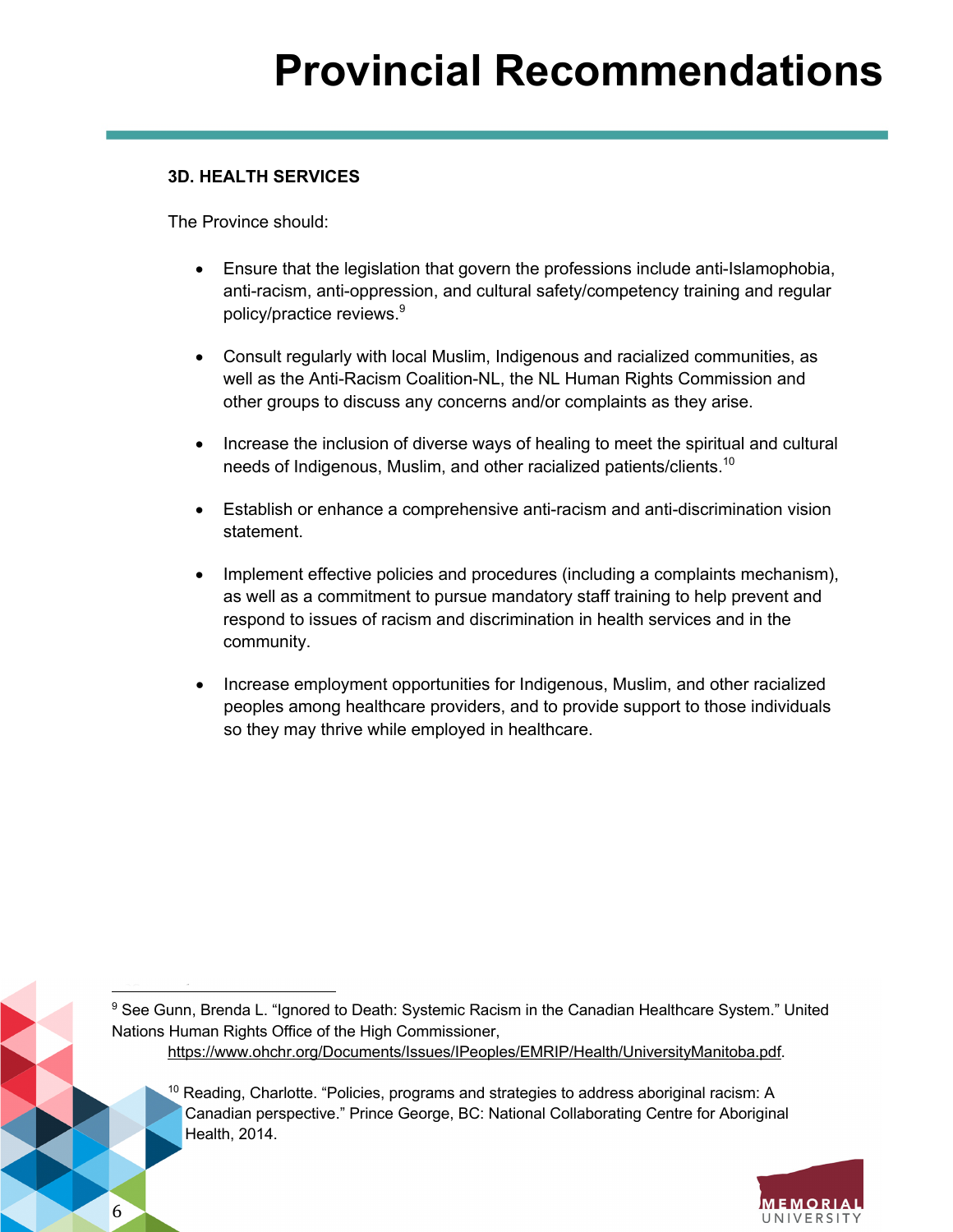### **3E. MEDIA**

The Province should seek to work with media outlets and regulators to:

- Intervene more proactively in cases of alleged discriminatory reporting.
- Encourage anti-oppression, anti-racism, anti-Islamophobia, and other forms of training to examine biases and stereotyping in reporting and the media's role in perpetuating racism and Islamophobia.
- Ensure that the perspectives of Indigenous, Muslim, and other racialized people are represented in reporting, broadcasting and publishing.
- Centre Indigenous and racialized voices in matters pertaining to Indigenous and racial justice.
- Increase employment opportunities and supports for Indigenous, Muslim, and other racialized peoples within media.

### **3F. LABOUR FORCE AND WORKPLACE**

The Province should:

7

- Create more awareness and action to address barriers to equal labour-market participation, particularly as related to racism, Islamophobia and xenophobia.
- Encourage all employers to make potential workplace accommodations, and to develop and implement non-discriminatory policies and practices as a requirement for licensing applications and/or renewal.
- Make licensing renewals conditional upon evidence of non-discriminatory policies and practices.
- Work with all employers, including labour unions and professional bodies, to develop and adequately implement intersectional anti-racism, anti-Islamophobia, anti-xenophobia and anti-discrimination action plans.